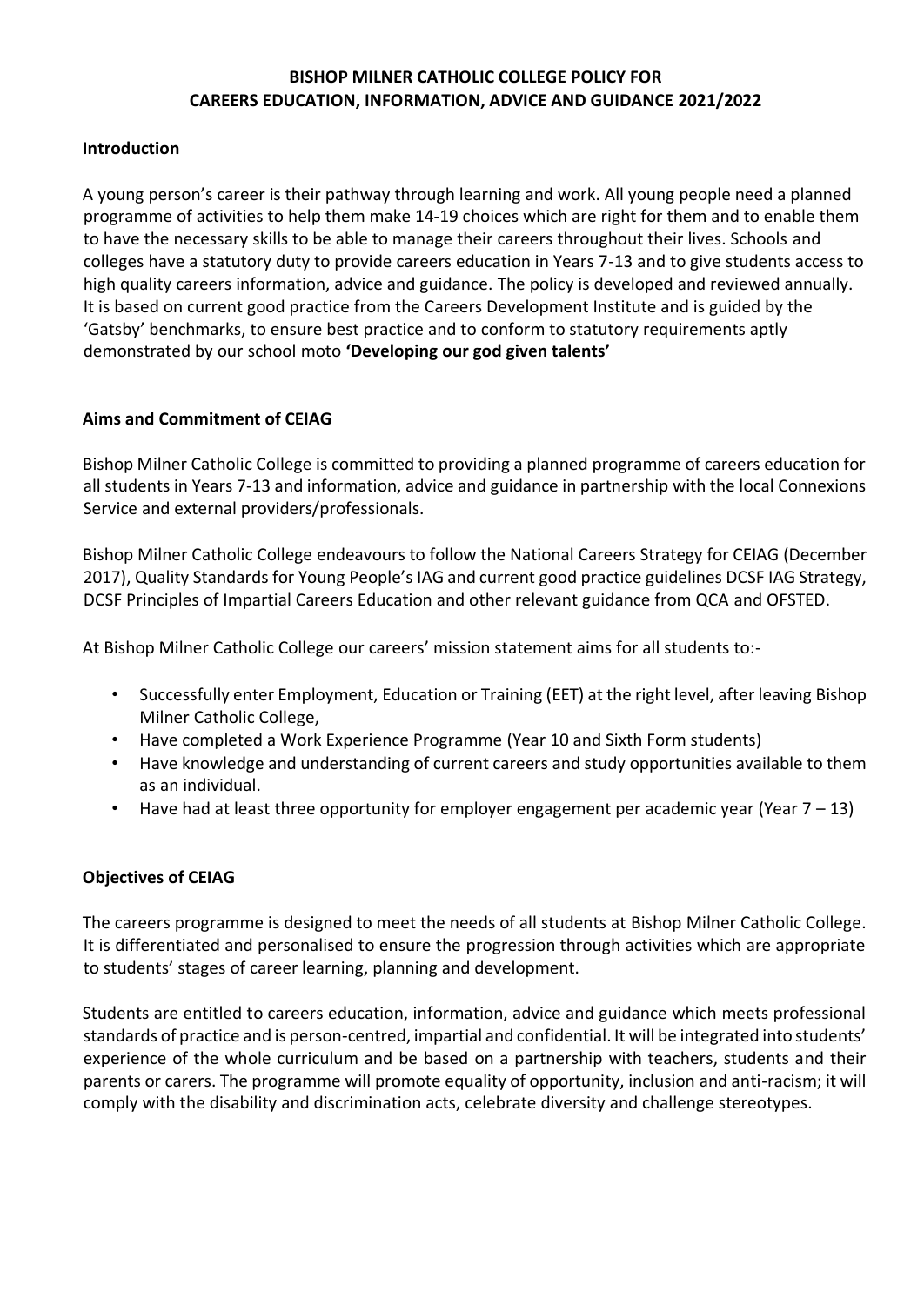# **Implementation of CEIAG**

Responsibility for CEIAG within Bishop Milner Catholic College lies with the Careers Leader (Ms Sarah Wilkins). Work experience is planned and implemented for Year 10 and Sixth Form students by the Careers Leader. Ms Wilkins can be contacted on (01384) 889422 or via e-mail [swilkins@bmilner.dudley.sch.uk.](mailto:swilkins@bmilner.dudley.sch.uk) The link director for careers is Mrs S Hand, who can be contacted via College Reception.

The Careers Lead is responsible for the planning, coordination, implementation and management of the CEIAG and WRL programme, materials, resources and opportunities.

All staff contribute to careers education, information, advice and guidance through their roles as Form Tutors and subject teachers. Specialist sessions are delivered by external providers, staff with responsibility for careers and Form Tutors. Careers information is available in the Learning Resource Centre.

## **The careers programme includes**:

- Careers education sessions, delivered through enrichment days, Assemblies, collapsed timetable days and guided Form Tutor led sessions during tutor time
- College Careers Convention
- Mock Interview events
- Career guidance activities (group work and individual activities)
- Information and research activities (in the Learning Resource Centre and through the Internet)
- Work related learning, including engagement with employers, colleges, training providers and Universities
- Individual learning and planning activities
- Enterprise activities through enrichment days and visits
- Work Experience programme for Year 10 and Year 13 students
- labour market information and skill development to enable learners to discover information individually.
- Information on making applications for a full range of academic and technical courses.

# **Pupils will be provided with opportunities of mentoring, workplace visits, work experience, work shadowing, enterprise clubs, employer talks and higher education presentations.**

- Where appropriate, we will arrange visits for pupils to local colleges, work-based education and training providers and universities. These providers will also visit us in college to facilitate presentations, assemblies and masterclasses. This will assist pupils in making an informed decision about their future career.
- Where possible we will continue to develop partnerships with local universities and colleges, apprenticeships providers, local employers and training providers.
- All students have access to a wider variety of external speakers from local and national employers, professional organisations, higher education representatives and alumni, Through 'Future Fridays'
- Students who are interested in joining the armed services at the end of Year 11 / Year 13 have the opportunity to discuss opportunities with visiting professionals.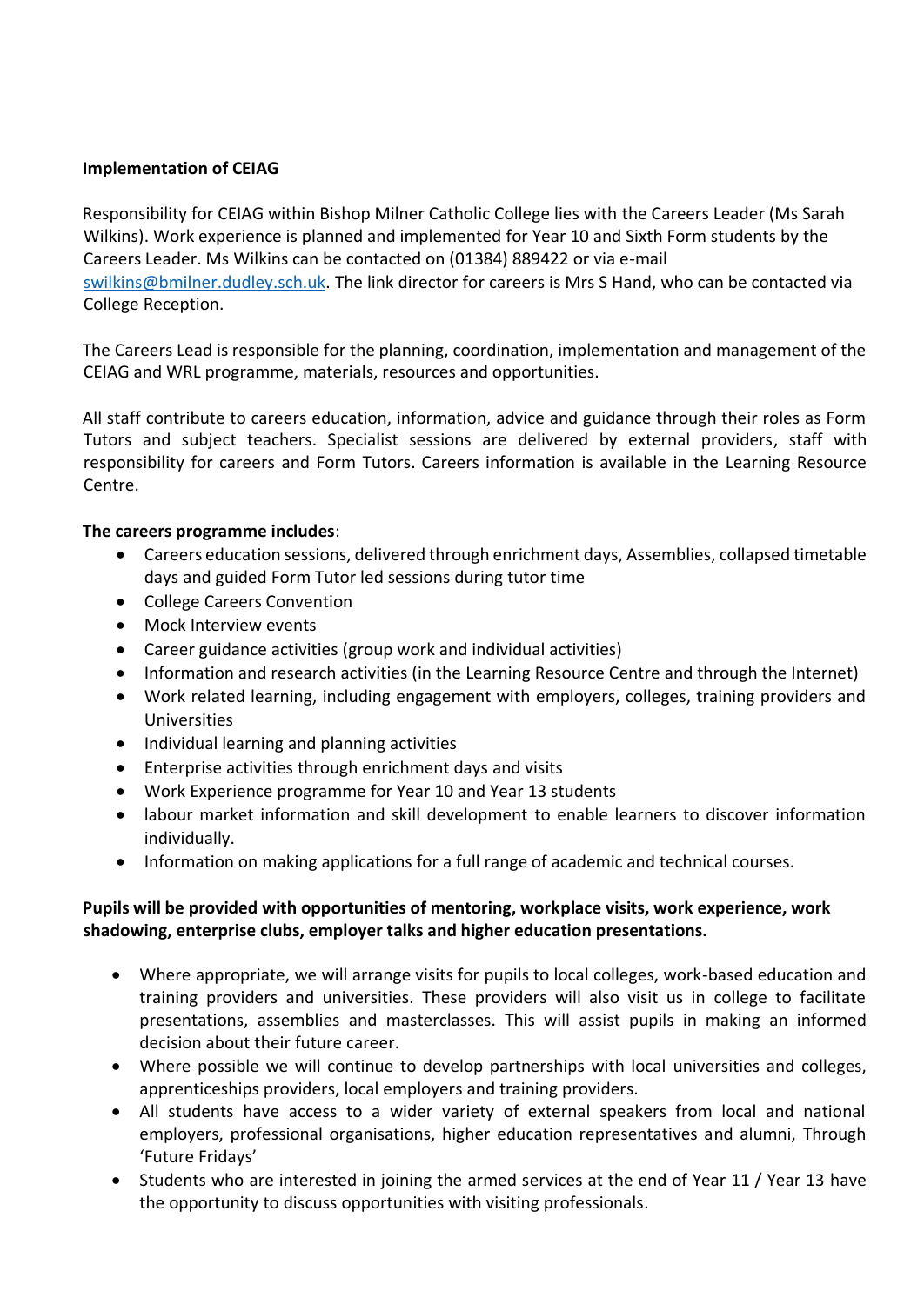- Year 10 and Year 13 students will take part in a Mock Interview Day in college. Year 11 students will have the opportunity for a Sixth Form or College 'Taster Day', where they select a day at Dudley College or a day as a Sixth Form student.
- All Year 11 students are provided with small groups interviews, facilitated by our independent Connexions Advisor. Should students of any year group require an individual appointment they should contact Ms Wilkins, either in the Sixth Form Office or via email swilkins@bmilner.dudley.sch.uk. Referrals can also be made by parents or via college staff.

# **Parent / Career entitlement.**

- Parent can access careers support for their child in a variety of ways including:
- Individual meetings
- Drop in sessions, options and parent's evenings and on results day
- Careers information and computer-based careers programmes, such as the Portal and National Careers Service website
- Information and updates on the academies 'website and Twitter
- Dedicated assembly to access UCAS and Student Finance information
- To receive information about work experience and the opportunity to discuss work Experience issues

# **Links with the community, outside agencies and Businesses.**

Links are being constantly maintained and developed further with local colleges of Further Education, Universities throughout the United Kingdom (including Oxbridge), Dudley / Sandwell EBP, Department for Work and Pensions, links with employers / work placement providers, Higher Education institutions, the Armed Forces, and the community sector.

# **Technical Education Qualifications and Apprenticeships.**

Students in years 8-13 are entitled to the following:

- To find out about technical education qualifications and apprenticeships opportunities, as part of a careers programme which provides information on the full range of education and training options available at each transition point.
- To hear from a range of local providers about the opportunities they offer, including technical education and apprenticeships – through options evenings, assemblies and group discussions and taster events. Providers wishing to support the college programme should contact Ms Wilkins, via telephone 01384 889422 or via e-mail swilkins@bmilner.dudley.sch.uk
- To understand how to make applications for the full range of academic and technical courses.

The full College Careers Plan is available via the college website [www.bmilner.dudley.sch.uk.](http://www.bmilner.dudley.sch.uk/)

The effectiveness of the college careers programme is evaluated on an annual basis, considering destination statistics, feedback from partners including Dudley Connexions, universities, colleges and training providers, as well as students and parents / carers.